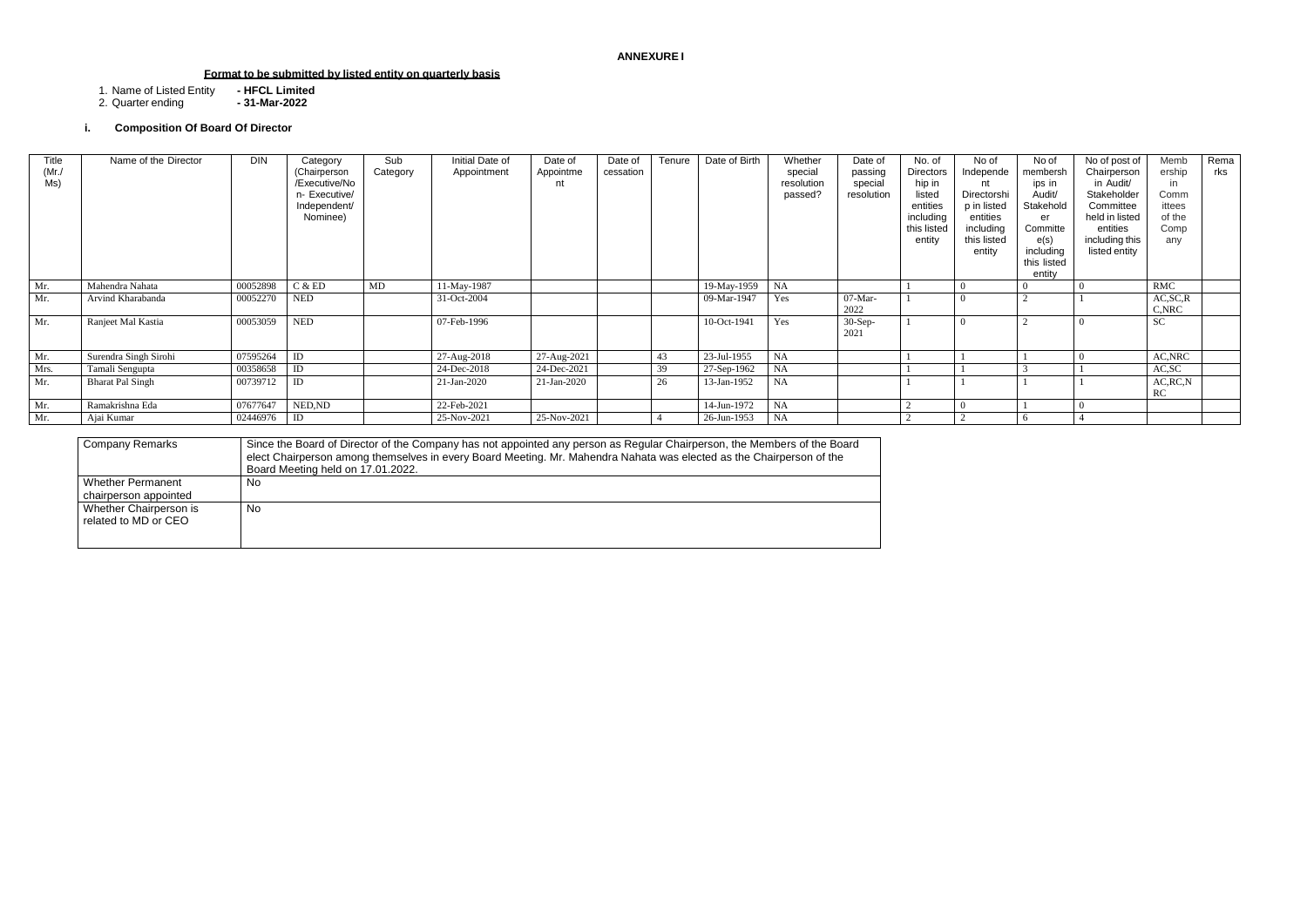### **ii. Composition of Committees**

### **a. Audit Committee**

| Sr. | Name of the Director    | Category   | Chairperson/Membership | Appointment    | <b>Cessation Date</b> |
|-----|-------------------------|------------|------------------------|----------------|-----------------------|
| No. |                         |            |                        | Date           |                       |
|     | <b>Bharat Pal Singh</b> | ΙD         | Chairperson            | $21$ -Jan-2020 |                       |
|     | Surendra Singh Sirohi   | ID         | Member                 | 27-Aug-2018    |                       |
|     | Arvind Kharabanda       | <b>NED</b> | Member                 | 30-Oct-2004    |                       |
|     | Tamali Sengupta         | ID         | Member                 | 08-Feb-2019    |                       |

| Remarks<br>Company       |     |
|--------------------------|-----|
| <b>Whether Permanent</b> | Yes |
| chairperson appointed    |     |

| b.  | <b>Stakeholders Relationship Committee</b> |            |                        |                   |                       |  |  |
|-----|--------------------------------------------|------------|------------------------|-------------------|-----------------------|--|--|
| Sr. | Name of the Director                       | Category   | Chairperson/Membership | Appointment       | <b>Cessation Date</b> |  |  |
| No. |                                            |            |                        | Date              |                       |  |  |
|     | Arvind Kharabanda                          | <b>NED</b> | Chairperson            | 30-Oct-2004       |                       |  |  |
|     | Ranjeet Mal Kastia                         | <b>NED</b> | Member                 | $27 - Jan - 2001$ |                       |  |  |
|     | Tamali Sengupta                            | ID         | Member                 | $01-Apr-2019$     |                       |  |  |

| Company Remarks          |     |
|--------------------------|-----|
| <b>Whether Permanent</b> | Yes |
| chairperson appointed    |     |

### **c. Risk Management Committee**

| Sr. | Name of the Director    | Category | Chairperson/Membership | Appointment    | <b>Cessation Date</b> |
|-----|-------------------------|----------|------------------------|----------------|-----------------------|
| No. |                         |          |                        | Date           |                       |
|     | Mahendra Nahata         | C & E D  | Chairperson            | 17-Oct-2014    |                       |
|     | Arvind Kharabanda       | NED      | Member                 | 17-Oct-2014    |                       |
|     | <b>Bharat Pal Singh</b> | ID       | Member                 | $10$ -May-2021 |                       |

| <b>Company Remarks</b>   |     |
|--------------------------|-----|
| <b>Whether Permanent</b> | Yes |
| chairperson appointed    |     |

### **d. Nomination and Remuneration Committee**

| Sr. | Name of the Director    | Category | Chairperson/Membership | Appointment    | <b>Cessation Date</b> |
|-----|-------------------------|----------|------------------------|----------------|-----------------------|
| No. |                         |          |                        | Date           |                       |
|     | Surendra Singh Sirohi   | ID       | Chairperson            | 27-Aug-2018    |                       |
|     | <b>Bharat Pal Singh</b> | ID       | Member                 | $21$ -Jan-2020 |                       |
|     | Arvind Kharabanda       | NED      | Member                 | $21$ -Jan-2020 |                       |

| Company Remarks               |     |
|-------------------------------|-----|
| Whether Permanent chairperson | Yes |
| appointed                     |     |

## iii. **Meeting of Board of Directors**

| Date(s) of Meeting<br>(if any) in the<br>previous quarter | Date(s) of Meeting<br>(if any) in the<br>relevant quarter | Whether<br>requirement of<br>Quorum met | Number of<br>Directors present   Directors present | <b>Number of Independent</b> |
|-----------------------------------------------------------|-----------------------------------------------------------|-----------------------------------------|----------------------------------------------------|------------------------------|
|                                                           |                                                           |                                         |                                                    |                              |

| <b>Company Remarks</b>        |    |
|-------------------------------|----|
| Maximum gap between any       | 97 |
| two consecutive (in number of |    |
| days)                         |    |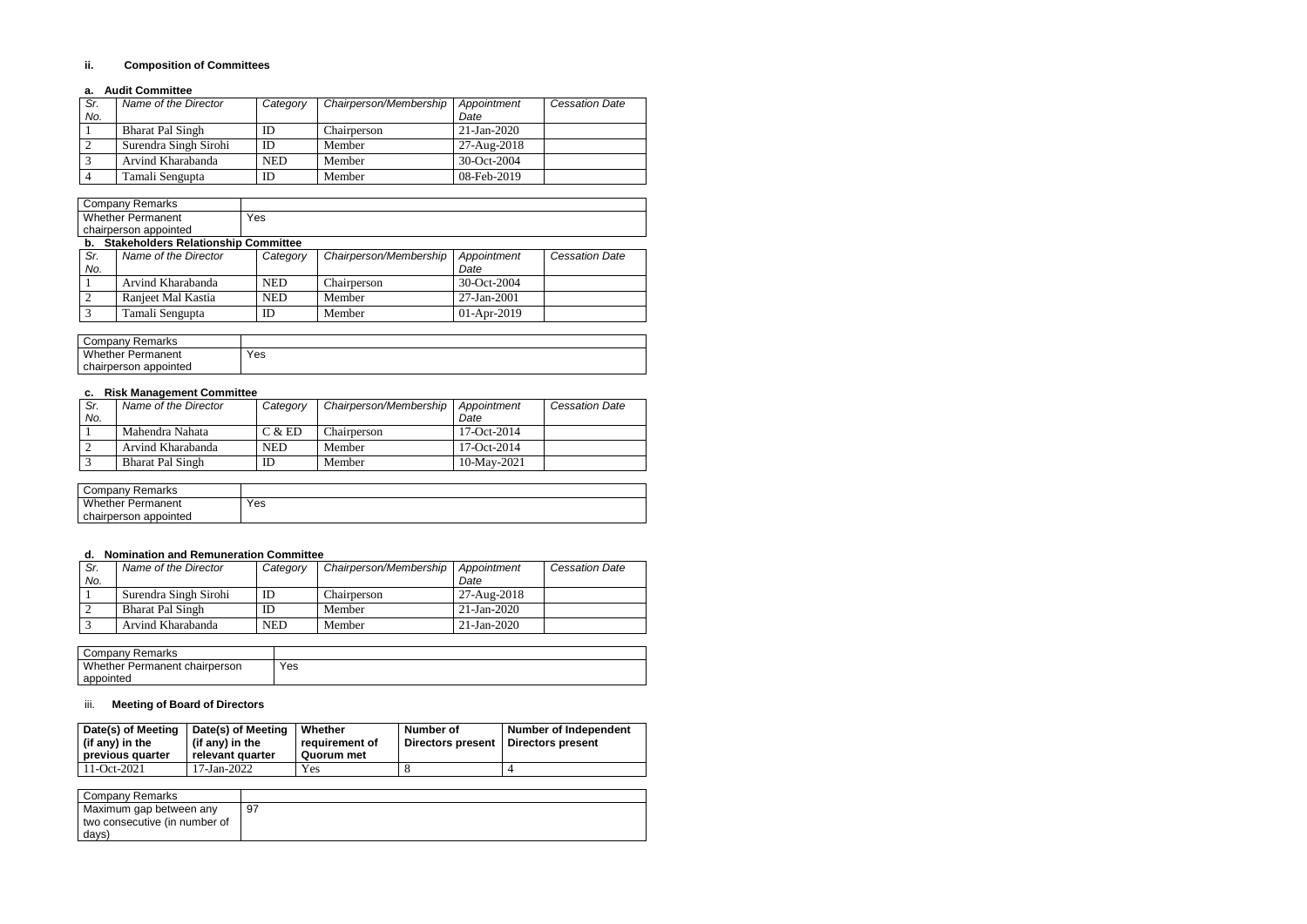### iv. **Meeting of Committees**

| Name of the<br><b>Committee</b> | Date(s) of meeting during<br>of the committee in the<br>previous quarter | Date(s) of meeting of<br>the committee in the<br>relevant quarter | <b>Whether requirement</b><br>of Quorum met<br>(Yes/No) | Number of<br><b>Directors</b><br>present | <b>Number of</b><br>independent<br>directors present |
|---------------------------------|--------------------------------------------------------------------------|-------------------------------------------------------------------|---------------------------------------------------------|------------------------------------------|------------------------------------------------------|
| <b>Audit Committee</b>          | 1-Oct-2021                                                               |                                                                   | <b>Yes</b>                                              |                                          |                                                      |
| <b>Audit Committee</b>          |                                                                          | 17-Jan-2022                                                       | Yes                                                     |                                          |                                                      |
| <b>Audit Committee</b>          |                                                                          | 21-Feb-2022                                                       | Yes                                                     |                                          |                                                      |
| <b>Risk Management</b>          |                                                                          | $30-Mar-2022$                                                     | Yes                                                     |                                          | U                                                    |
| Committee                       |                                                                          |                                                                   |                                                         |                                          |                                                      |

| Company Remarks                                                                           |     |
|-------------------------------------------------------------------------------------------|-----|
| Maximum gap between any two consecutive (in number<br>of days) [Only for Audit Committee] | -97 |

#### v. **Related Party Transactions**

| <b>Subject</b>                                                                                            | <b>Compliance</b><br>status<br>(Yes/No/NA) | <b>Remark</b> |
|-----------------------------------------------------------------------------------------------------------|--------------------------------------------|---------------|
| Whether prior approval of audit committee obtained                                                        | Yes                                        |               |
| Whether shareholder approval obtained for material RPT                                                    | Yes                                        |               |
| Whether details of RPT entered into pursuant to omnibus approval<br>have been reviewed by Audit Committee | Yes                                        |               |

| <b>Disclo</b><br>notes<br>and<br>Disclosure of<br>'osure of notes'<br>/ transactions<br>$\sim$<br>related<br>party<br>ັບເ |  |
|---------------------------------------------------------------------------------------------------------------------------|--|
| party<br>of mate<br>related<br><sup>,</sup> transactions                                                                  |  |

#### **VI. Affirmations**

- 1. The composition of Board of Directors is in terms of SEBI (Listing obligations and disclosure requirements) Regulations, 2015. **Yes**
- 2. The composition of the following committees is in terms of SEBI(Listing obligations and disclosure requirements) Regulations, 2015
	- a. Audit Committee **Yes**
	- b. Nomination & remuneration committee **Yes**
	- c. Stakeholders relationship committee **Yes**
	- d. Risk management committee (applicable to the top 100 listed entities) **- Yes**
- 3. The committee members have been made aware of their powers, role and responsibilities as specified in SEBI (Listing obligations and disclosure requirements) Regulations, 2015. **- Yes**
- 4. The meetings of the board of directors and the above committees have been conducted in the manner as specified in SEBI (Listing obligations and disclosure requirements) Regulations, 2015.**- Yes**
- 5. a. This report and/or the report submitted in the previous quarter has been placed before Board of Directors. **- Yes**
- b. Any comments/observations/advice of Board of Directors may be mentioned here:

### **The Report for the previous quarter ended 31st December, 2021 which was filed with the Stock Exchanges on 18.01.2022and the Report for year ended 31st March, 2022 shall be placed before the Board of Directors in the ensuing Board Meeting as per the requirement of SEBI Circular No. CIR/CFD/CMD/5/2015 dated September 24, 2015**

**Name : Manoj Baid Designation : Company Secretary & Compliance Officer**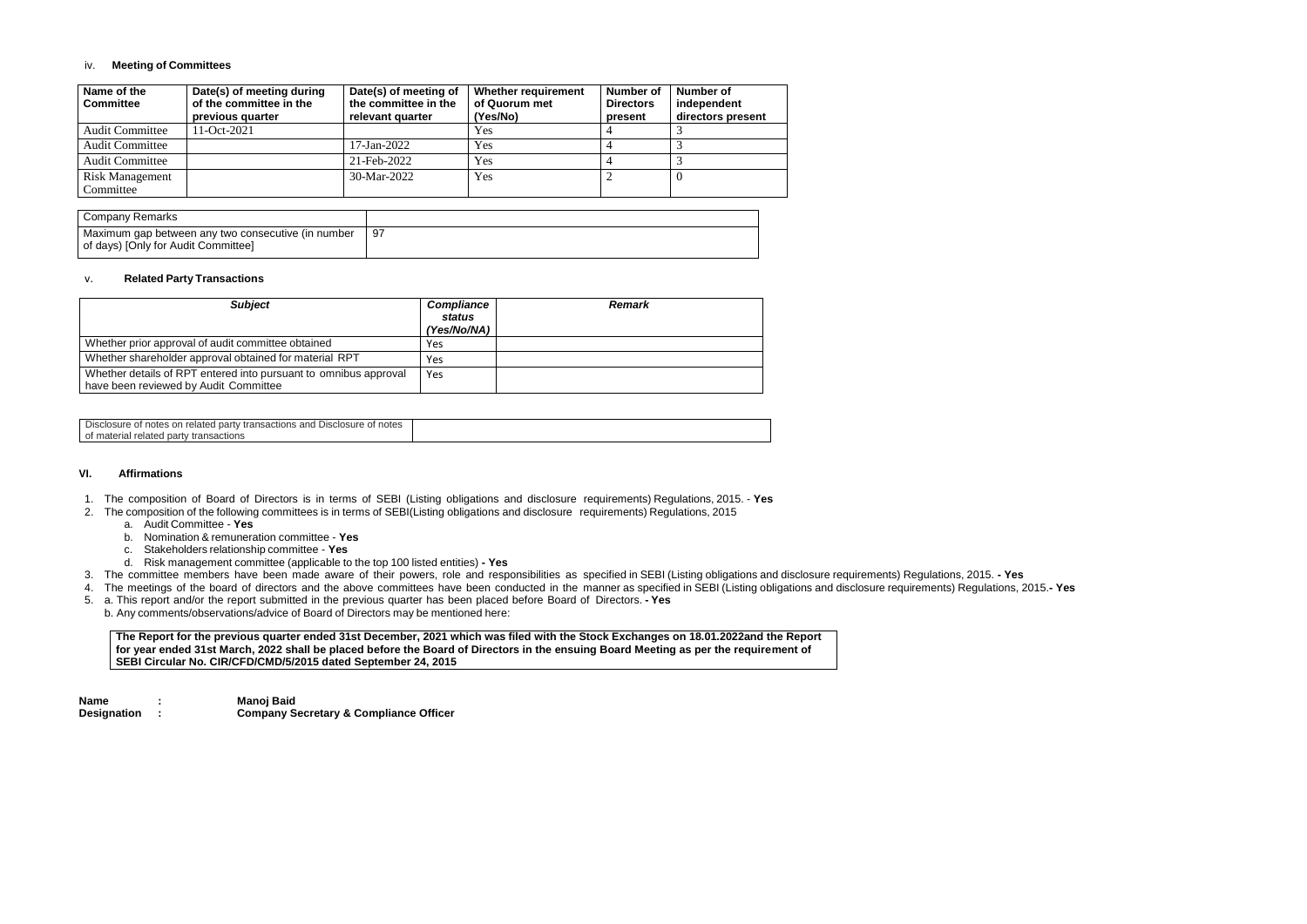# Format to be submitted by listed entity at the end of the financial year (for the whole of financial year)

| I. Disclosure on website in terms of Listing Regulations                                               |                      |                            |                      |                     |
|--------------------------------------------------------------------------------------------------------|----------------------|----------------------------|----------------------|---------------------|
| <b>Item</b>                                                                                            | Complia<br>nce       | <b>Company Remark</b>      |                      | Website             |
| As per regulation 46(2) of the LODR:                                                                   |                      |                            |                      |                     |
| Details of business                                                                                    | Yes                  |                            |                      | http://www.hfcl.com |
| Terms and conditions of appointment of independent directors                                           | Yes                  |                            |                      | http://www.hfcl.com |
| Composition of various committees of board of directors                                                | Yes                  |                            |                      | http://www.hfcl.com |
| Code of conduct of board of directors and senior management personnel                                  | Yes                  |                            |                      | http://www.hfcl.com |
| Details of establishment of vigil mechanism/ Whistle Blower policy                                     | Yes                  |                            |                      | http://www.hfcl.com |
| Criteria of making payments to non-executive directors                                                 | Yes                  |                            |                      | http://www.hfcl.com |
| Policy on dealing with related party transactions                                                      | Yes                  |                            |                      | http://www.hfcl.com |
| Policy for determining 'material' subsidiaries                                                         | Yes                  |                            |                      | http://www.hfcl.com |
| Details of familiarization programs imparted to independent directors                                  | Yes                  |                            |                      | http://www.hfcl.com |
| Email address for grievance redressal and other relevant details entity who are                        | Yes                  |                            |                      | http://www.hfcl.com |
| responsible for assisting and handling investor grievances                                             |                      |                            |                      |                     |
| Contact information of the designated officials of the listed entity who are                           | Yes                  |                            |                      | http://www.hfcl.com |
| <b>Financial results</b>                                                                               | Yes                  |                            |                      | http://www.hfcl.com |
| Shareholding pattern                                                                                   | Yes                  |                            |                      | http://www.hfcl.com |
| Details of agreements entered into with the media companies and/or their                               | <b>Not</b>           |                            |                      |                     |
| associates                                                                                             | Applicable           |                            |                      |                     |
| Schedule of analyst or institutional investor meet and presentations madeby the                        | Yes                  |                            |                      | http://www.hfcl.com |
| listed entity to analysts or institutional investors simultaneously withsubmission to                  |                      |                            |                      |                     |
| New name and the old name of the listed entity                                                         | Yes                  |                            |                      | http://www.hfcl.com |
| Advertisements as per regulation 47 (1)                                                                | Yes                  |                            |                      | http://www.hfcl.com |
| Credit rating or revision in credit rating obtained by the entity for all itsoutstanding $\gamma_{es}$ |                      |                            |                      | http://www.hfcl.com |
| Separate audited financial statements of each subsidiary of the listed entity in                       | Yes                  |                            |                      | http://www.hfcl.com |
| As per other regulations of the LODR:                                                                  |                      |                            |                      |                     |
| Whether company has provided information under separate section on its                                 |                      |                            |                      | http://www.hfcl.com |
| website as per Regulation 46(2)                                                                        | Yes                  |                            |                      |                     |
| Materiality Policy as per Regulation 30                                                                | Yes                  |                            |                      | http://www.hfcl.com |
| Dividend Distribution policy as per Regulation 43A (as applicable)                                     | Yes                  |                            |                      | http://www.hfcl.com |
| It is certified that these contents on the website of the listed entity are correct.                   | Yes                  |                            |                      | http://www.hfcl.com |
| <b>Il Annual Affirmations</b>                                                                          |                      |                            |                      |                     |
| <b>Particulars</b>                                                                                     |                      | <b>Regulation Number</b>   | Compl                | Company             |
|                                                                                                        |                      |                            | iance                | Remark              |
|                                                                                                        |                      |                            | <i><b>status</b></i> |                     |
| Independent director(s) have been appointed in terms of specified criteria of                          | $16(1)(b)$ & $25(6)$ |                            |                      |                     |
| 'independence' and/or 'eligibility'                                                                    |                      |                            | Yes                  |                     |
|                                                                                                        |                      |                            |                      |                     |
| <b>Board composition</b>                                                                               |                      | $17(1), 17(1A)$ & $17(1B)$ | Yes                  |                     |
|                                                                                                        |                      |                            |                      |                     |
| Meeting of Board of directors                                                                          | 17(2)                |                            | Yes                  |                     |
| <b>Quorum of Board meeting</b>                                                                         | 17(2A)               |                            | Yes                  |                     |
| <b>Review of Compliance Reports</b>                                                                    |                      | 17(3)                      |                      |                     |
| Plans for orderly succession for appointments                                                          | 17(4)                |                            | Yes                  |                     |
|                                                                                                        |                      |                            | Yes                  |                     |
| Code of Conduct                                                                                        |                      | 17(5)                      |                      |                     |
| Fees/compensation                                                                                      | 17(6)                |                            | Yes                  |                     |
| Minimum Information                                                                                    | 17(7)                |                            | Yes                  |                     |
| Compliance Certificate                                                                                 | 17(8)                |                            | Yes                  |                     |
| <b>Risk Assessment &amp; Management</b>                                                                | 17(9)                |                            | Yes                  |                     |
| Performance Evaluation of Independent Directors                                                        | 17(10)<br>17(11)     |                            | Yes                  |                     |
| Recommendation of Board                                                                                |                      |                            | <b>Yes</b>           |                     |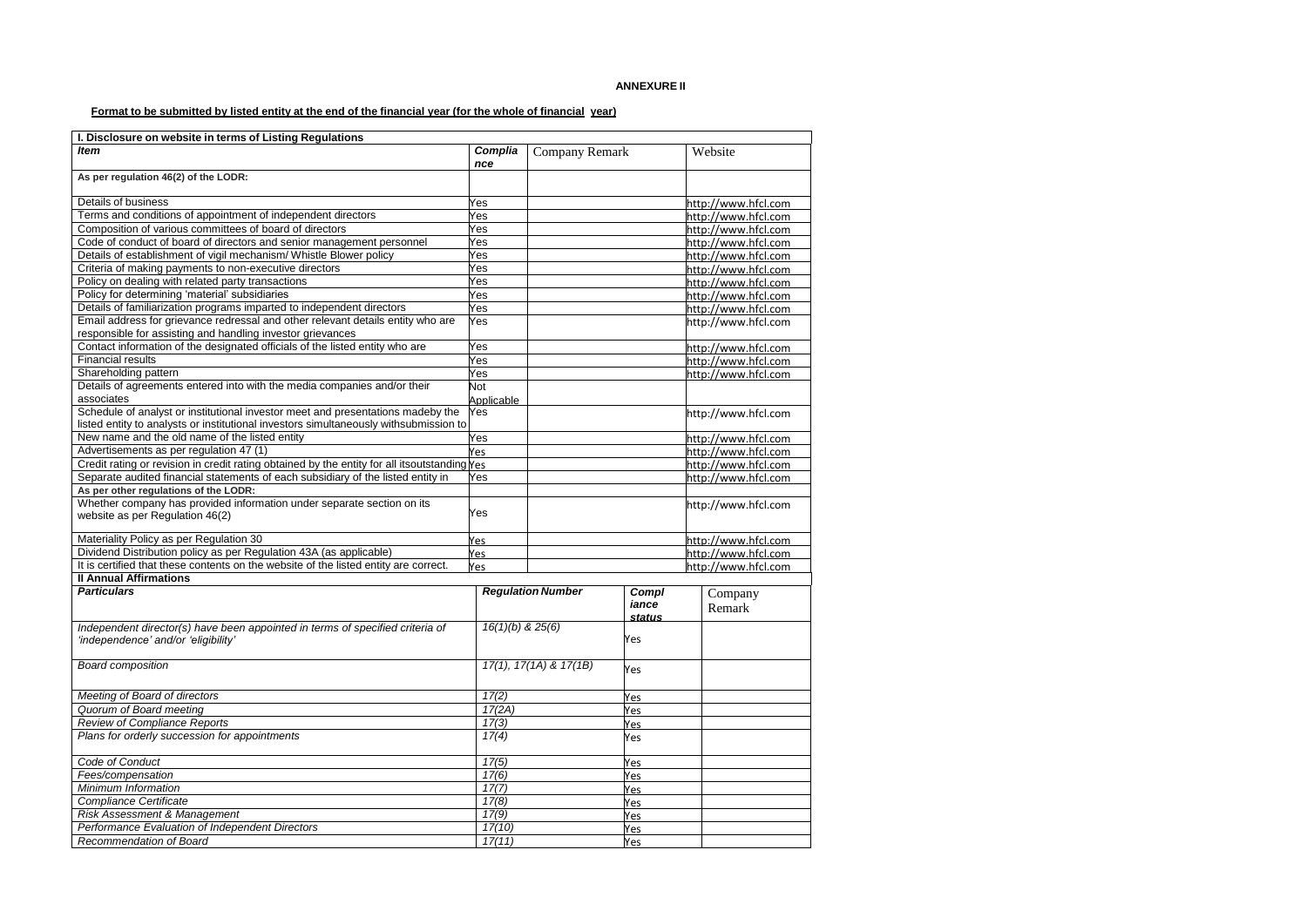| Maximum number of directorship                                                         | 17A                            | Yes            |  |
|----------------------------------------------------------------------------------------|--------------------------------|----------------|--|
| <b>Composition of Audit Committee</b>                                                  | 18(1)                          | Yes            |  |
| <b>Meeting of Audit Committee</b>                                                      | 18(2)                          | Yes            |  |
| Composition of nomination & remuneration committee                                     | $19(1)$ & (2)                  | Yes            |  |
| Quorum of Nomination and Remuneration Committee meeting                                | 19(2A)                         | Yes            |  |
| Meeting of nomination & remuneration committee                                         | 19(3A)                         | Yes            |  |
| Composition of Stakeholder Relationship Committee                                      | 20(1), 20(2) and 20(2A)        | Yes            |  |
| Meeting of stakeholder relationship committee                                          | 20(3A)                         | Yes            |  |
| Composition and role of risk management committee                                      | 21(1), (2), (3), (4)           | Yes            |  |
| Meeting of Risk Management Committee                                                   | າາ                             | Yes            |  |
| Vigil Mechanism                                                                        | 22                             | Yes            |  |
| Policy for related party Transaction                                                   | $23(1), (1A), (5), (6), (7)$ & | Yes            |  |
| Prior or Omnibus approval of Audit Committee for all related party<br>transactions     | 23(2), (3)                     | Yes            |  |
| Approval for material related party transactions                                       | 23(4)                          | Yes            |  |
| Disclosure of related party transactions on consolidated basis                         | 23(9)                          | Yes            |  |
| Composition of Board of Directors of unlisted material Subsidiary                      | 24(1)                          | Not Applicable |  |
| Other Corporate Governance requirements with respect to subsidiary of<br>listed entity | $24(2), (3), (4), (5)$ & $(6)$ | Yes            |  |
| Annual Secretarial Compliance Report                                                   |                                | Yes            |  |
|                                                                                        | 24(A)                          |                |  |
| Alternate Director to Independent Director                                             | 25(1)                          | Not Applicable |  |
| Maximum Tenure                                                                         | 25(2)                          | Yes            |  |
| Meeting of independent directors                                                       | $25(3)$ & $(4)$                | Yes            |  |
| Familiarization of independent directors                                               | 25(7)                          | Yes            |  |
| Declaration from Independent Director                                                  | $25(8)$ & $(9)$                | Yes            |  |
| D & O Insurance for Independent Directors                                              | 25(10)                         | Yes            |  |
| Memberships in Committees                                                              | 26(1)                          | Yes            |  |
| Affirmation with compliance to code of conduct from members of Board of                | 26(3)                          |                |  |
| Directors and Senior management personnel                                              |                                | Yes            |  |
| Disclosure of Shareholding by Non- Executive Directors                                 | 26(4)                          | Yes            |  |
| Policy with respect to Obligations of directors and senior management                  | 26(2) & 26(5)                  | Yes            |  |
| <b>Other Information</b>                                                               |                                |                |  |

## **III Affirmations:**

The Listed Entity has approved Material Subsidiary Policy and the Corporate Governance requirements with respect to subsidiary of Listed Entity have been complied. **- Yes**

**Other Information**

**Name : Manoj Baid**

**Designation : Company Secretary & Compliance Officer**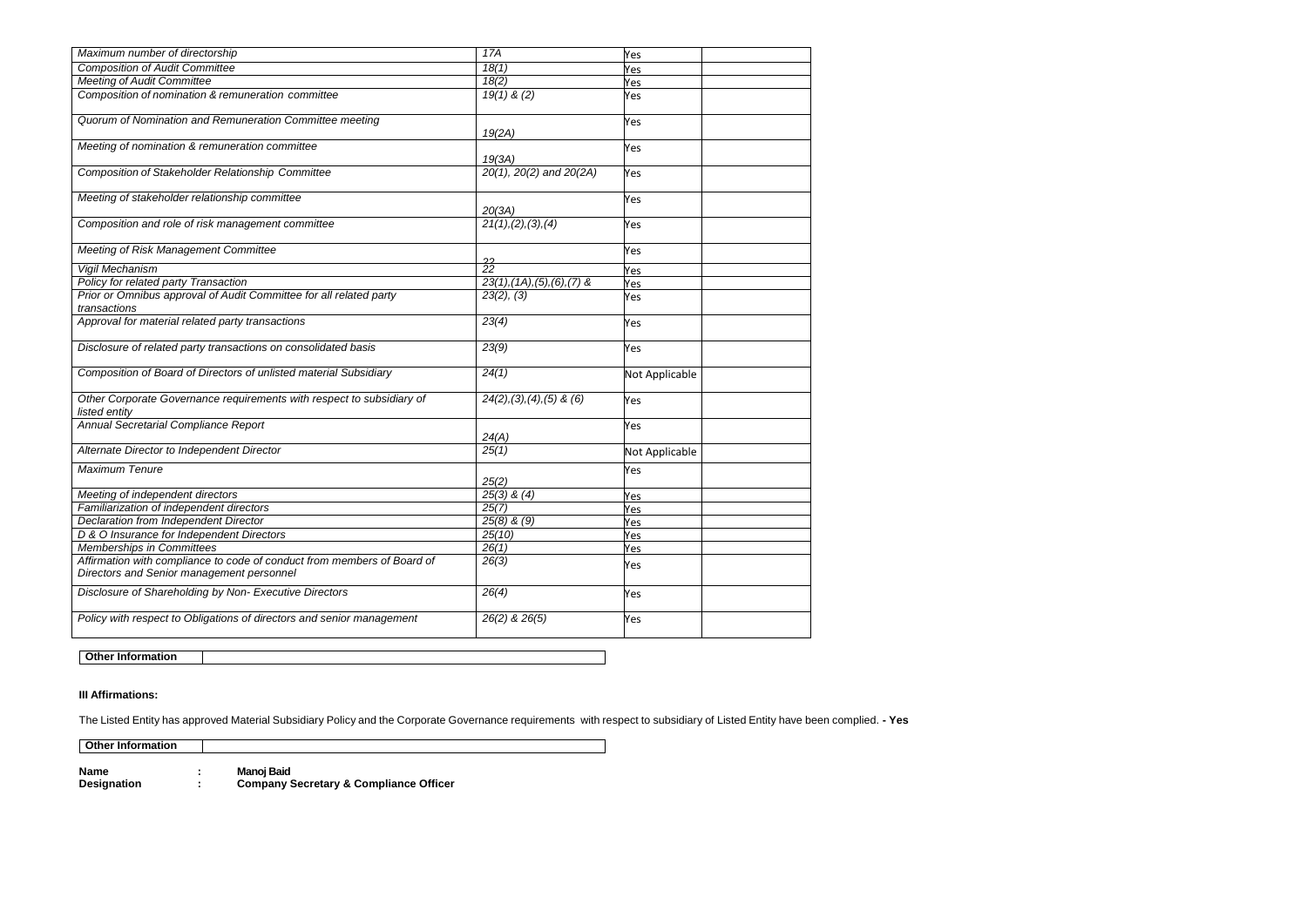| 500183 | <b>HFCL</b><br>Limited | 31 <sup>st</sup> March, 2022 |
|--------|------------------------|------------------------------|
|        |                        |                              |

### **(A) Any loan or any other form of debt advanced by the listed entity directly or indirectly to**

|                                                       |                                                                       | Aggregate amount advanced during six months                                                           |                                                         |                                                             |                                                                      | Balance outstanding at the end of six months                                                           |                                                      |
|-------------------------------------------------------|-----------------------------------------------------------------------|-------------------------------------------------------------------------------------------------------|---------------------------------------------------------|-------------------------------------------------------------|----------------------------------------------------------------------|--------------------------------------------------------------------------------------------------------|------------------------------------------------------|
| Promoter or any<br>other entity<br>controlled by them | <b>Promoter Group</b><br>or any other<br>entity controlled<br>by them | <b>Directors</b><br><i>(including</i> )<br>relatives) or any<br>other entity<br>controlled by<br>them | KMPs or<br>any other<br>entity<br>controlled<br>by them | Promoter or<br>any other<br>entity<br>controlled by<br>them | Promoter<br>Group or<br>any other<br>entity<br>controlled<br>by them | <b>Directors</b><br><i>(including</i><br>relatives) or<br>any other<br>entity<br>controlled by<br>them | KMPs or any<br>other entity<br>controlled by<br>them |
| 0                                                     |                                                                       | 0                                                                                                     | 0                                                       | 0                                                           | $\Omega$                                                             | 0                                                                                                      | 0                                                    |

### **(B) Any guarantee/ comfort letter (by whatever name called) provided by the listed entity directly or indirectly, in connection with any loan(s) or any other form of debt availed by:**

| <b>Entity</b>                                                             | Type (guarantee, comfort letter<br>etc.) | Aggregate amount of<br>issuance during six<br>months | <b>Balance outstanding at the</b><br>end of six months (taking into<br>account any invocation) |
|---------------------------------------------------------------------------|------------------------------------------|------------------------------------------------------|------------------------------------------------------------------------------------------------|
| Promoter or any other entity controlled by them                           | <b>Bank Guarantee</b>                    |                                                      | 65000000                                                                                       |
| Promoter Group or any other entity controlled by<br>them                  | <b>NA</b>                                |                                                      |                                                                                                |
| Directors (including relatives) or any other entity<br>controlled by them | <b>NA</b>                                | 0                                                    |                                                                                                |
| KMPs or any other entity controlled by them                               | <b>NA</b>                                |                                                      |                                                                                                |

### **(C) Any security provided by the listed entity directly or indirectly, in connection with any loan(s) or any other form of debt availed by:**

| <b>Entity</b>                                                                | Type of Security (cash,<br>shares etc.) | Aggregate value of<br>security provided<br>during six months | Balance outstanding at the<br>end of six months |
|------------------------------------------------------------------------------|-----------------------------------------|--------------------------------------------------------------|-------------------------------------------------|
| Promoter or any other entity controlled by them                              | <b>NA</b>                               |                                                              | 0                                               |
| Promoter Group or any other entity controlled by them                        | <b>NA</b>                               | 0                                                            | 0                                               |
| Directors (including relatives) or any other entity NA<br>controlled by them |                                         | 0                                                            | 0                                               |
| KMPs or any other entity controlled by them                                  | <b>NA</b>                               | 0                                                            | 0                                               |

## **(D) If the Listed Entity would like to provide any other information the same may be indicated here**